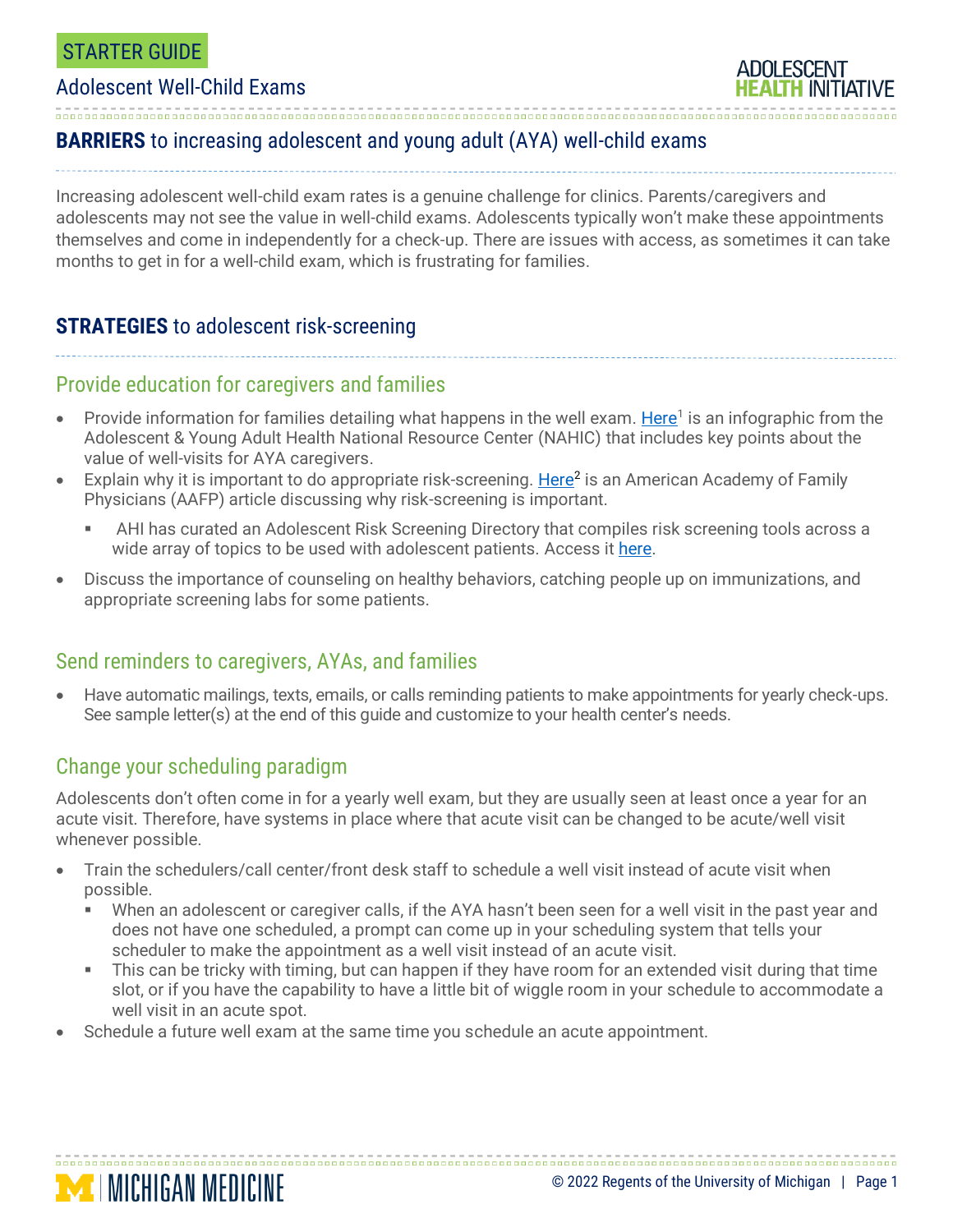### STARTER GUIDE

#### Adolescent Well-Child Exams

### Use your EHR as a tool to increase well-child rates

• Providers can have a prompt that reminds them that the patient is due for a well exam, and they may be able to transition an acute appointment into a well visit upon seeing that cue.

## Do a well-child exam for sports physical visits

- If you see a patient who is scheduled for a sports physical who hasn't had a well visit, the sports physical should be rolled into a comprehensive well exam whenever possible.
	- It's very rare for an adolescent to have cardiac issues, but it's common to get chlamydia or have depression. Providers should focus on issues that have significant morbidity for AYA patients.
- Sports physical season is an excellent time to capture young people who need well exams, but it also requires an office to be very facile about accommodating a large number of patients for these visits. Some strategies to consider include adding a Saturday clinic or an evening clinic just for well visits during sports physical season.
- We don't want patients doing mass screenings in a gym setting or going to an urgent care to get their sports physical. We want them to come to their medical home to get a comprehensive well exam. We need to be able to accommodate those, and quickly, during sports physical season.

# Partner with school-based health centers (SBHCs)

- Communicate with patients who are due for a well exam about visiting their/a local SBHC for this service.
	- SBHCs are almost always staffed with a Nurse Practitioner who can complete the well exam. SBHCs often also have a Social Worker on site who can offer additional behavioral health support. Find and connect with SBHCs in your area.
	- If you and the SBHC use a shared EHR, you can pull reports of patients who have been seen at both sites. Care coordinators can help patients coordinate care between PCPs and SBHCs and ensure that care is provided across the continuum.
- PCP payment may hinge on meeting quality measures including well-child exams, and it doesn't matter where the patient gets the physical, so creative partnerships may improve your bottom line.
- Read the [American Academy of Pediatric](http://pediatrics.aappublications.org/content/129/2/387)'s Policy Statement<sup>3</sup> on SBHC/PCP collaboration.

## ADDITIONAL RECOMMENDATIONS

**MINICHIGAN MEDICINE** 

The NAHIC has a helpful [summary](http://nahic.ucsf.edu/yaguidelines/)<sup>4</sup> of recommended guidelines for clinical preventive services for young adults (18-26). This can be helpful and easily referred to during clinical practice.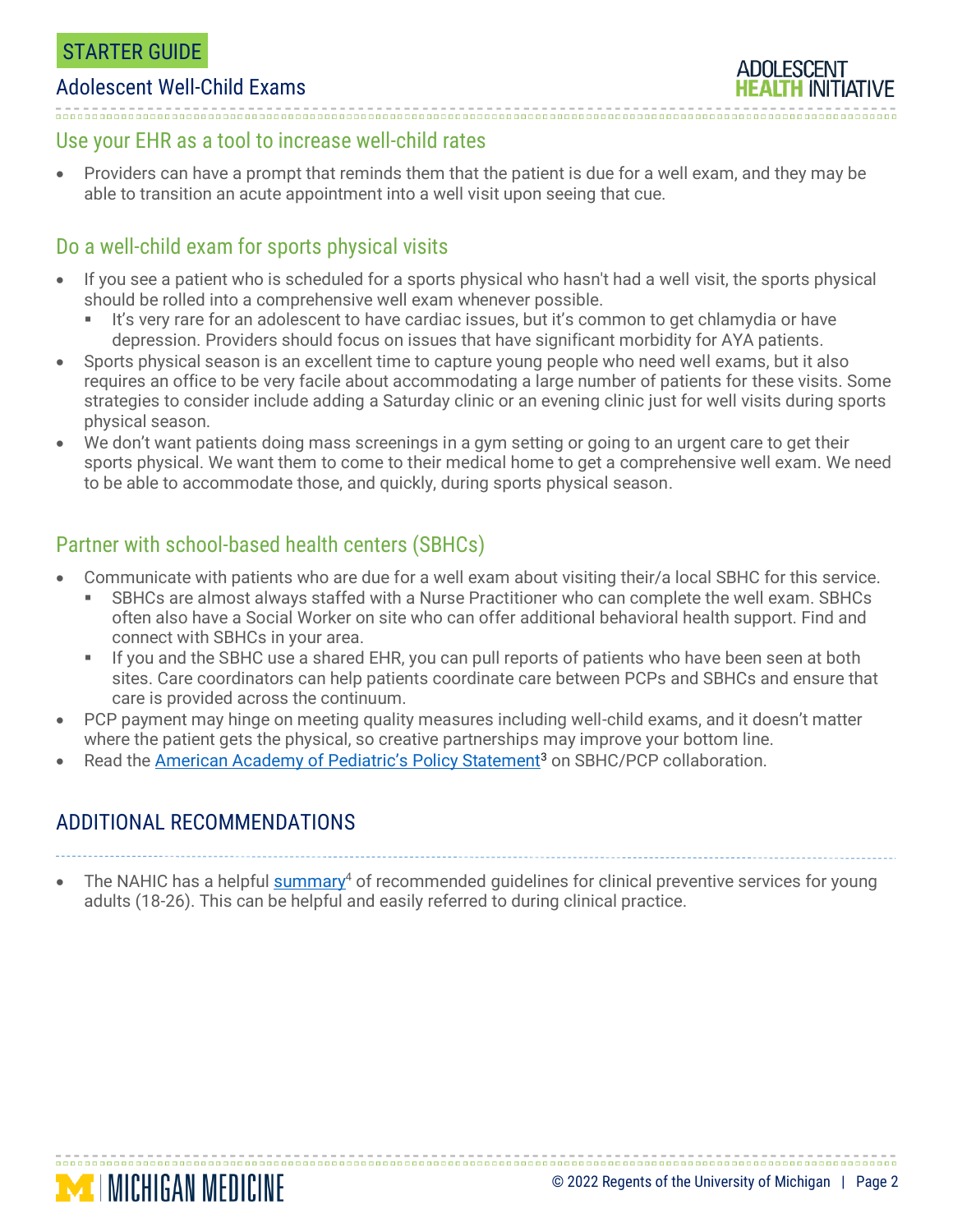

#### Adolescent Well-Child Exams



# SAMPLE CAREGIVER LETTER

(Insert your health Health Center Contact Information

center's logo, if appropriate)

Dear Caregiver:

Congratulations! Your child has reached the teenage years. Adolescence is a time of transition from childhood to adulthood. We want to help your teen prepare to be an active participant in his/her medical care. We will start talking to your teen independently for part of his/her visit. Since this can be a difficult time of life, we will be taking some time to talk to him/her in private concerning issues that you or he/she may not necessarily be comfortable discussing. Some of the topics that we will be talking about will include:

- healthy eating and sleeping habits
- friends and relationships

**MINICHIGAN MEDICINE** 

- emotions and mood
- **sexuality**
- drugs and alcohol

We will deal with all these subjects in an age and maturity-appropriate manner.

In order for these discussions to be as open and helpful as possible, we will assure your teenager that our discussions will be confidential. If there is a concern about your teen doing harm to him/herself or someone else, we will inform you. On issues of sexually transmitted diseases, birth control, pregnancy, and drug use, we will encourage your teen to share this information with you. Also, in order to provide care that aligns with the United States Preventive Service Task Force, we will begin routine screening of all adolescents 15 years and older for an infection called chlamydia. Chlamydia infections often do not show symptoms and can lead to lifelong complications, including infertility.

If there are any particular issues that you would like to have addressed, please let us know.

Thanks!